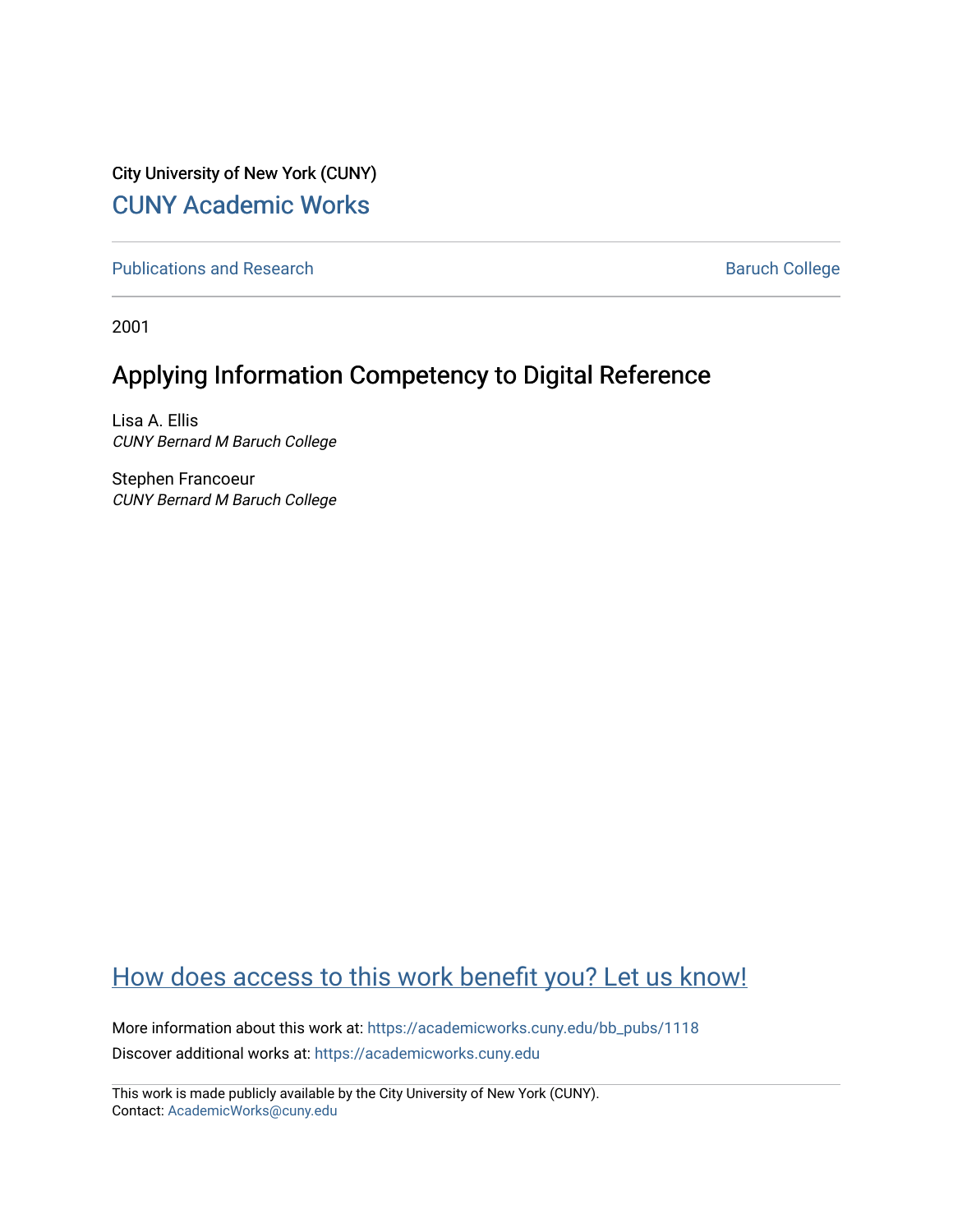

# **67th IFLA Council and General Conference August 16-25, 2001**

**Code Number: 057-98-E Division Number:** V<br> **Professional Group:** Reference Work **Professional Group: Joint Meeting with:** - **Meeting Number:** 98 **Simultaneous Interpretation: -**

## **Applying Information Competency to Digital Reference**

**Lisa Ellis Stephen Francoeur**

E-mail: Lisa\_Ellis@baruch.cuny.edu, E-mail: stephen\_francoeur@baruch.cuny.edu

Newman Library, Baruch College New York, NY 10010 **USA** 

### **Abstract:**

This paper presents a case for applying information competency (IC) standards to digital reference services at academic libraries. Practical reasons for applying standards or guidelines to e-mail and online chat reference services are given with some insight to the nature of digital reference interactions. The standards that arose from the information competency movement in academic libraries are described and offered as a touchstone for planning and designing digital reference services. The paper concludes with preliminary ideas for how IC standards could be applied to the provision of digital reference.

#### **Overview of Digital Reference Services**

Libraries around the globe are exploring ways to offer reference service online. E-mail reference was the first service mode tried out, making its first appearance in the mid-1980s (Gray, 2001). Initially, libraries simply offered an e-mail address for users to send their questions to. Many libraries now require users to fill out a Web form in which they must provide additional information about their request that will help the responding librarians. Some e-mail reference services, such as the one at the Internet Public Library, use software to manage the flow of e-mail between user and answering librarian. A rapidly expanding number of libraries are now launching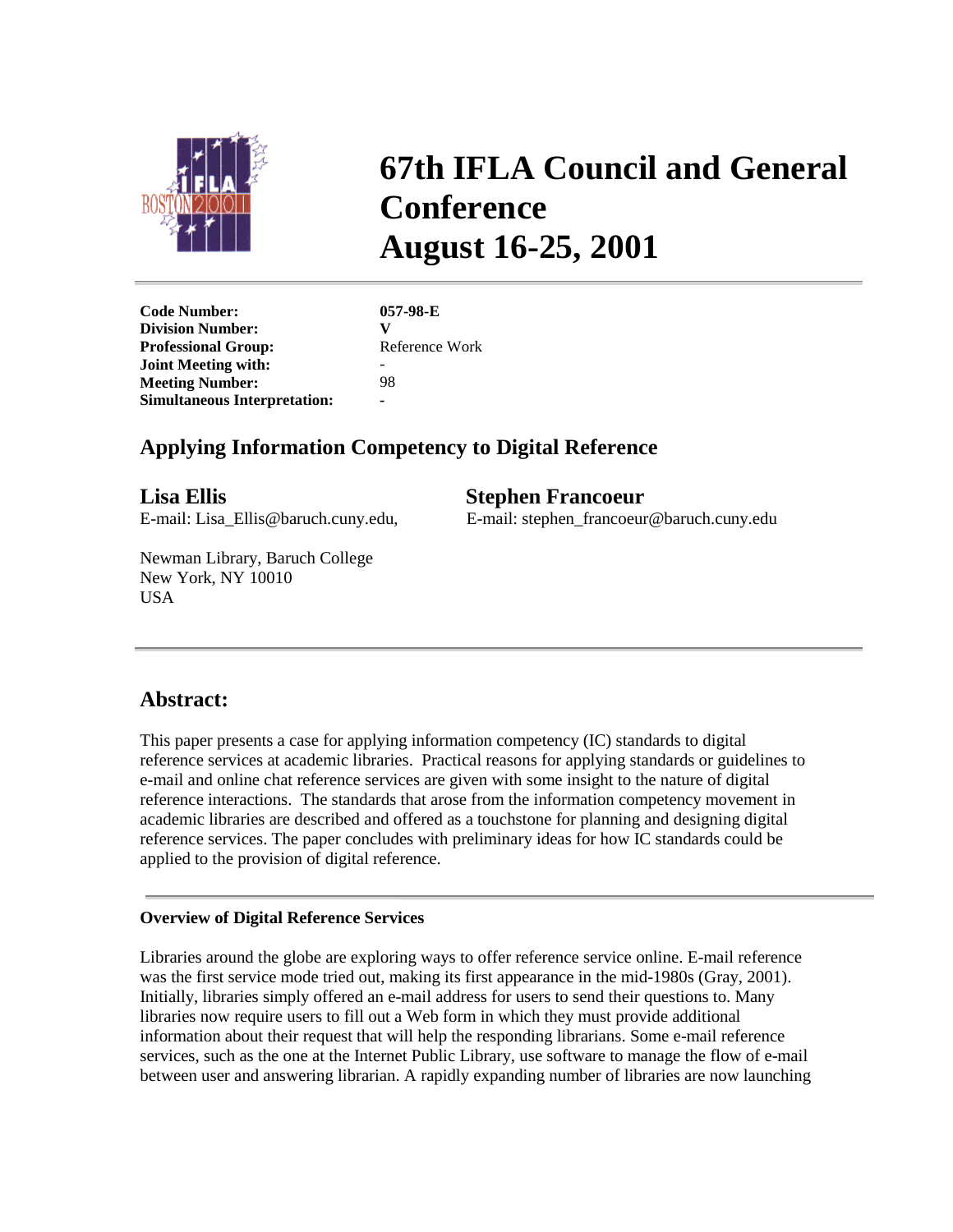chat reference services (Francoeur, in press; Sloan, 2001). The first chat services only allowed for instant exchange of short messages between user and librarian, but now thanks to the development of increasingly sophisticated software, online interaction between patron and reference librarian has grown richer.

Taking advantage of software initially designed to assist online customer service, some chat reference services now make it possible for the user and librarian to synchronize their browsers so that whenever one person clicks on a link in their browser window to go to a new web page, the other person is led to that same page, too. Known as collaborative browsing or escorted browsing, this feature even allows one person to fill out a form on a Web page for the other, a trick that comes in handy for the librarian demonstrating to the user how to search databases.

Another form of digital reference that has been experimented with (though with less success) is video reference. Early projects showed some promise but were shelved due to a number of drawbacks, the most problematic of which was that the technology used to deliver these services really is not in widespread use yet and requires substantial bandwidth (Sloan, 1997, 2001). Given that e-mail and chat services are currently the most popular forms of digital reference, this paper will focus on the development of standards and policies for these two service points, particularly at academic libraries. We suggest that as librarians experiment with new digital reference services, they should consider the role that instruction plays in online reference interactions. One resource that may help in the planning and design of these new services are the recently created standards that attempt to describe what makes a person competent in the use of information.

#### **Why Digital Reference Needs Standards**

The Reference and User Service Association, a division of the American Library Association, has created many committees over the years to establish standards related to reference assistance. Notable examples include guidelines for writing manuals to be used in a cooperative reference service (Cooperative Reference Service Committee, Reference and User Services Association, 1998), guidelines for evaluating the behavioral aspects of the interaction between librarian and patron (Reference and Adult Services Division Ad Hoc Committee on Behavioral Guidelines for Reference and Information Services, 1996), and guidelines for the provision of information services (Standards and Guidelines Committee, Reference and User Services Association, 2000). Such standards establish a framework from which individual libraries can construct their own policies and guidelines.

As noted by Sloan in a 1998 article and as is still the case, there are not any guidelines from national library organizations about the provision of digital reference. As noted in the standards developed by the Reference and Adult Services Division (RASD) Ad Hoc Committee on Behavioral Guidelines for Reference and Information Services (1996), the policies they set forth are "primarily to deal with instances in which the patron and librarian are working face to face." The guidelines do note, though, that some of the suggested guidelines can "be adapted for [services offered to] remote users." We argue that more needs to be said about how these policies play out in the world of digital reference as it is practiced today. When the RASD guidelines were written, the concept of remote users of reference was understood to mean patrons asking questions via telephones, letters, faxes, or e-mail. With the recent rise of chat reference services, the picture is more complicated, and the issues more complex and pressing.

One such complication is that communication in the online environment (especially in chat) is different from face to face (lack of nonverbal cues, sense of temporal and physical dislocation, etc.) Much of what has been written about how to conduct a reference interview assumes that user and librarian are face to face. While there is a small body of literature about what the reference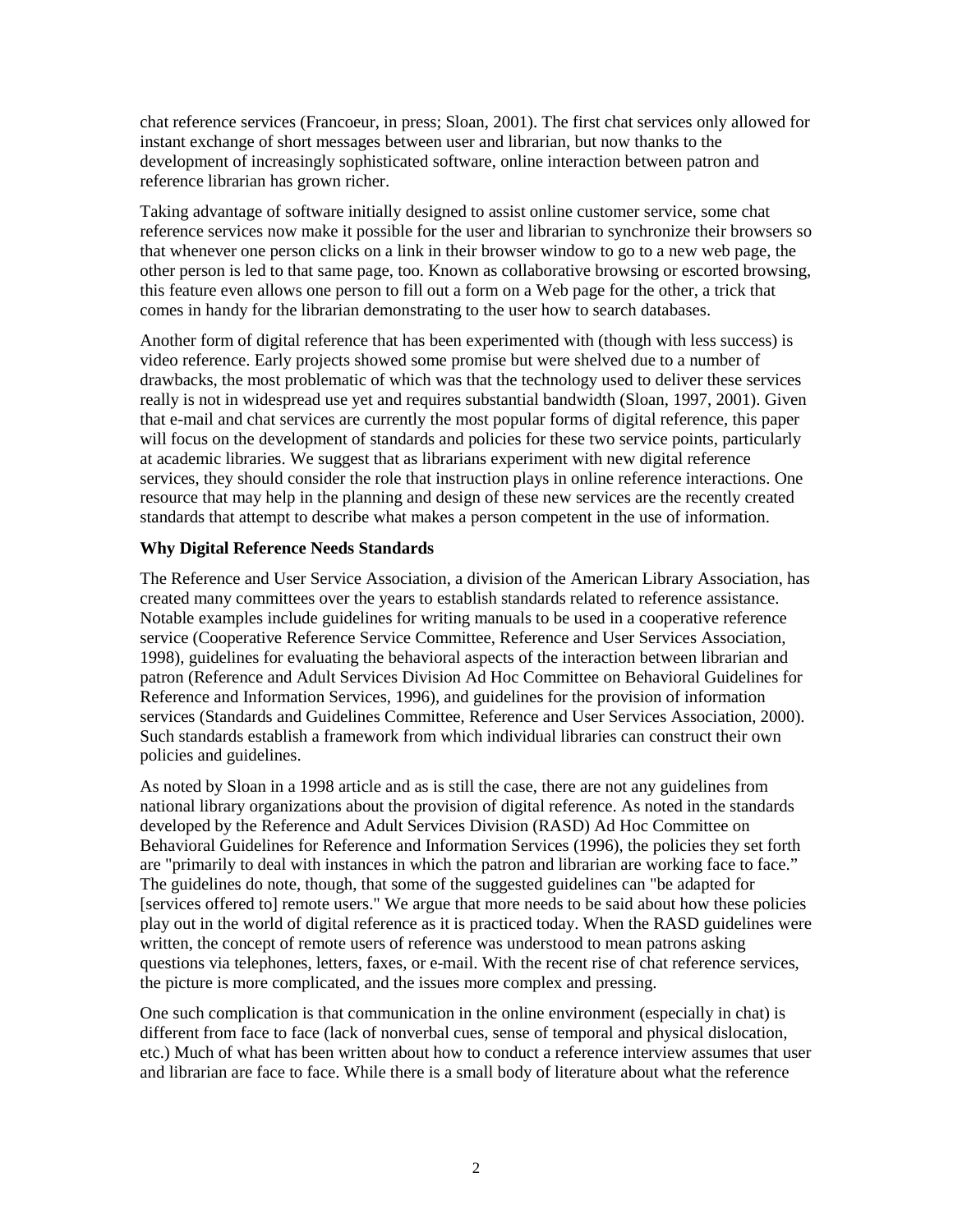interaction is like in e-mail services, there has been little work yet on interactions in a chat service.

Second, the information landscape has changed considerably since the standards were written in the mid 1990s and is forcing librarians to rethink who their users are, what their users' information needs are, and how libraries can address those needs now. Much has been written lately about the changing roles for reference librarians in this ever-shifting landscape (Koyama, 1998; Lipow, 1999a, 1999b; Wilson, 2000). One way that librarians can work through the new issues confronting them is to develop guidelines and standards for these new digital service points.

For the library considering the launch of a new digital reference service, the exercise of designing standards for that service could be part of the planning process. It could be seen as a way of defining what the service will do, deciding what user needs will be met with it, and figuring out how that service will operate in the context of other modes of reference assistance available at the library (reference desk, telephone, office consultations, etc.)

Digital reference guidelines would also help ensure quality reference assistance by establishing baselines for service and thereby aiding staff training and evaluation. Guidelines will also be invaluable for libraries that form a consortia or informal alliances so that they can provide reference assistance to their combined pool of users, a point made by Kasowitz, Bennett, and Lankes in a recent article (2000).

#### **The Information Competency Movement in Libraries**

The Association of College and Research Libraries (ACRL) defines an information literate or competent student as someone who can "recognize when information is needed and have the ability to locate, evaluate, and use effectively the needed information" (American Library Association, 1999.) With the explosion of information now readily available to students via the Internet and the Web (which includes both reliable and unreliable sources), students of all levels need to work toward a mastery of information literacy so that they can make informed decisions about what they decide to use.

The level of a student's information literacy (or, as we prefer to call it, information competency) has great impact on academic success. Beyond the immediate world of higher education, information competency also fosters career success, responsible citizenship, and lifelong learning in general. The path toward information competency does not end upon graduation from college or even graduate school but is an enduring process, one that empowers individuals to assume greater responsibility for their information seeking behavior and their learning.

In January 2000 the underlying principles of information competency were fully articulated into a set of five standards and twenty-two performance indicators; the final document is known as the ACRL Information Literacy Competency Standards for Higher Education (Association of College and Research Libraries, 1999). The five standards specify that an information literate student is able to:

- Determine the nature and extent of information needed
- Access the needed information effectively and efficiently
- Evaluate information and its sources critically and incorporate selected information into one's knowledge base
- Use information effectively to accomplish a specific purpose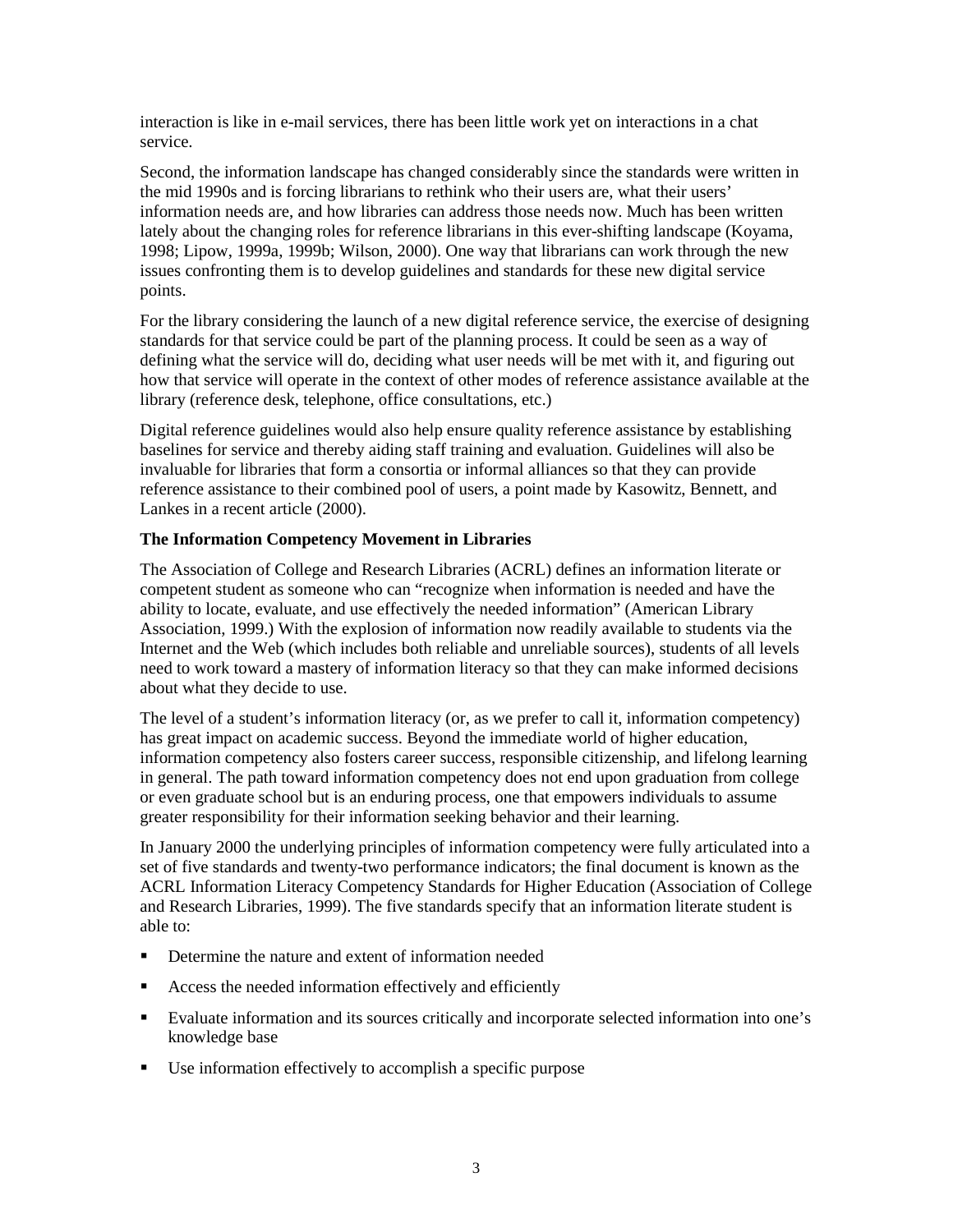Understand many of the economic, legal and social issues surrounding the use of information and access and use information ethically and legally

The twenty-two performance indicators and outcomes describe activities associated with a student's demonstrated knowledge or understanding of the five standards. These standards can help librarians and instructors in discipline-specific departments decide what they want students to learn and on what to assess them. Many academic libraries have begun to incorporate these standards into the curriculum for their instruction programs and are actively redesigning the way they teach in workshops, course-related lectures, and library credit courses.

The real power of the ACRL standards, though, will become apparent as they start to move beyond the world of academic libraries and are adapted into an entire college curriculum. The movement in libraries to use the ACRL standards dovetails with a movement among some college accreditation agencies, such as the Middle States Commission on Higher Education, to require a comprehensive approach to information competency that pushes librarians, college administration, and discipline-based faculty to work together.

In the case of the Newman Library at Baruch College, the IC movement had already taken hold before the ACRL standards were finalized. A strategic plan for the library that was created in 1998 incorporated a set of IC standards developed by the State University of New York system, thereby paving the way for the adoption in the library of the ACRL standards. From the strategic planning process, the library came to recognize itself as a teaching library, an understanding whose wide-reaching implications are still being worked out in the services we offer to students and faculty.

At the Newman Library, IC standards have not only filtered out into the way librarians provide formalized instruction in the classroom, they have also begun to affect the way that our staff provides reference assistance. Although the reference desk at the Newman Library has long been a place where students received instruction, many of our staff members began spending more time thinking critically about the way that that instruction was delivered at the desk.

With this gradual evolution of reference, we (the authors) have come to a realization that perhaps the IC standards used to redesign the library's instruction could also help reshape reference services. Since the library's digital reference services are in such an early, formative stage, these services might be more open to experimentation. Before considering what that might look like, it is worth noting how librarians at Baruch used the ARCL IC standards to revise the way they work in the classroom.

#### **Digital Reference and Information Competency**

The Curriculum Committee of the Newman Library was asked in the summer of 2000 to design a course of instruction to be provided to about seventy sections of a required freshman composition course in the fall. To design a curriculum for this project, which we called the Freshman Research Experience, librarians reviewed the ACRL IC standards and identified which of the learning outcomes it could teach to in the two library workshops that each section would attend. After whittling down the IC standards to what we believed we could accomplish, we designed a curriculum that each librarian would follow when teaching different sections of the course.

Although the library did not formally assess our impact on the students who we taught through this initiative, we received anecdotal comments from English faculty about the improved quality of student research papers. It is clear, though, that by going through the process of examining the ACRL standards, talking about them, and selecting those that we believed were important, we not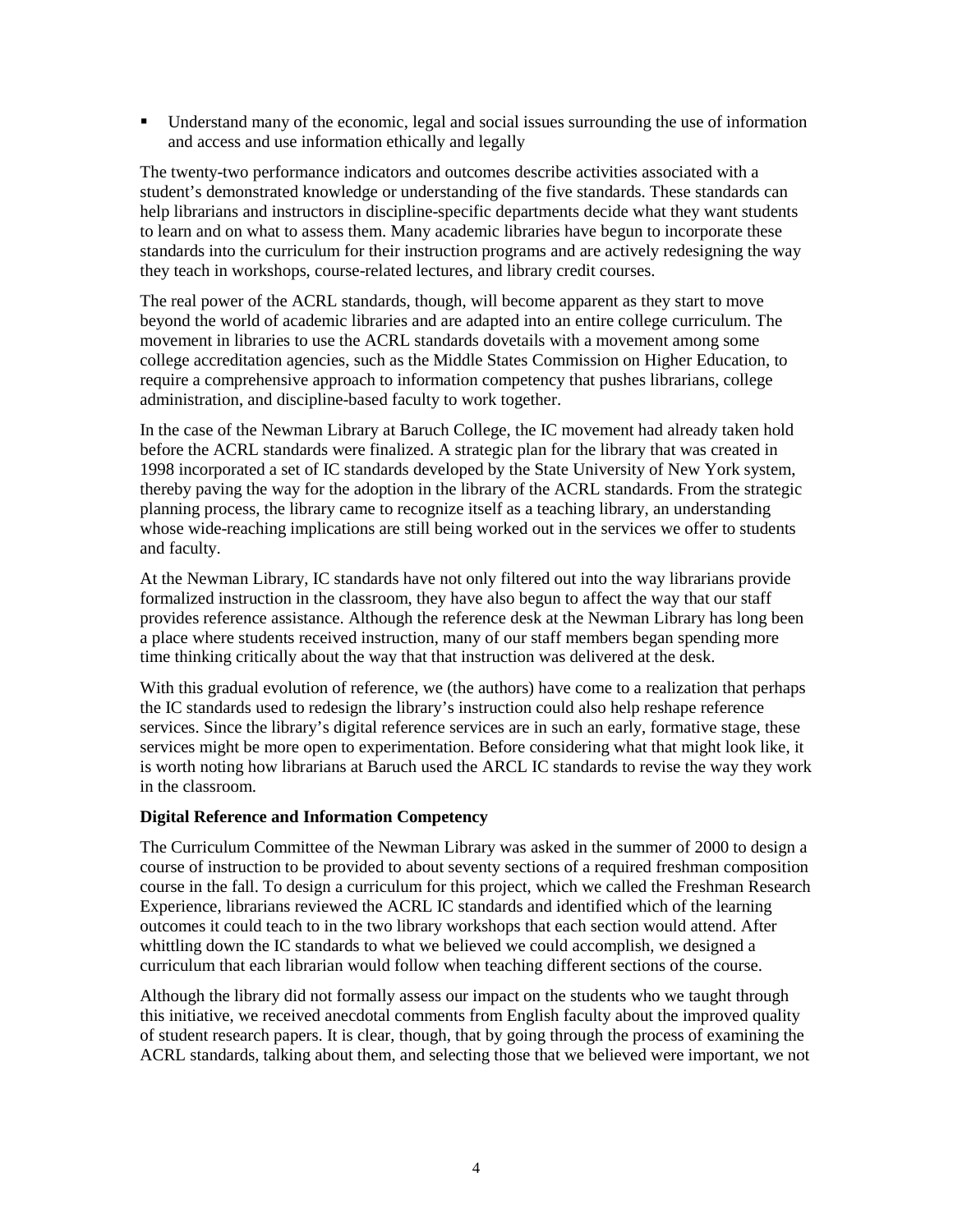only improved the quality of our instruction but we also raised the bar for all of our instructional efforts.

This same process might also prove beneficial to libraries that are experimenting with digital reference projects. Although the level of interaction between user and librarian might seem limited in e-mail and chat, there are real possibilities for instruction. There are also some interesting benefits to providing instruction in this mode. For example, the user can request assistance at the point of need (instead of having to wait until they come into the library) and can thus keep the momentum going in their quest for information. Since e-mail and chat reference are both text based, at the end of a reference interaction, the user is left with a written record of the assistance offered that they can refer back to as needed.

To provide instruction via e-mail and especially via chat, though, librarians will need to work creatively to get their point across in a mode of communication that can be frantic and sometimes a little chaotic. The heightened pace of chat communication only exacerbates the problem librarians encounter of getting the student to slow down and think more carefully and thoughtfully about their search. It is easy enough to teach the user to perform an online search generating dozens of hits, but it is a real challenge to get students to take the time to critically and deliberately assess their search results (i.e., to read what is on their screen). Academic librarians must get users to reflect (as opposed to react) amid the vast chaos of the Internet.

By reviewing the ACRL standards in information competency, librarians will have an overarching framework to understand what it is that students need to know about finding and using information; from this understanding, librarians can then decide what level of instruction they can accomplish in digital reference interactions and can plan their services accordingly.

#### **References**

- American Library Association. (1999). Presidential commission on information literacy: final report. [Web Page]. URL http://www.ala.org/acrl/nili/ilit1st.html [2001, May 29].
- Association of College and Research Libraries. (2000). Information literacy competency standards for higher education. [Web Page]. URL http://www.ala.org/acrl/ilstandardlo.html [2001, May 31].
- Cooperative Reference Service Committee, Reference and User Services Association. (1998). *Guidelines for cooperative reference service policy manuals.* [Web Page]. URL http://www.ala.org/rusa/stnd\_coop.html [2001, May 31].
- Francoeur, S. (in press). An analytical survey of chat reference services. *Reference Services Review.*
- Gray, S. M. (2000). Virtual reference service: directions and agendas. *Reference & User Services Quarterly, 39*(4): 365-375.
- Kasowitz, A., Bennett, B., & Lankes, R. D. (2000). Quality standards for digital reference consortia. *Reference & User Services Quarterly, 39*(4): 355-362.
- Koyama, J.T. (1998). "http://digiref.scenarios.issues." *Reference & User Services Quarterly, 38*(1): 51-53.
- Lipow, A.G. (1999a). "'In your face' reference service", *Library Journal, 124*(13): 50-52.
- Lipow, A.G. (1999b). "Serving the remote user: reference service in the digital environment." [Web page]. URL http://www.csu.edu.au/special/online99/proceedings99/200.htm [2000, 18 December].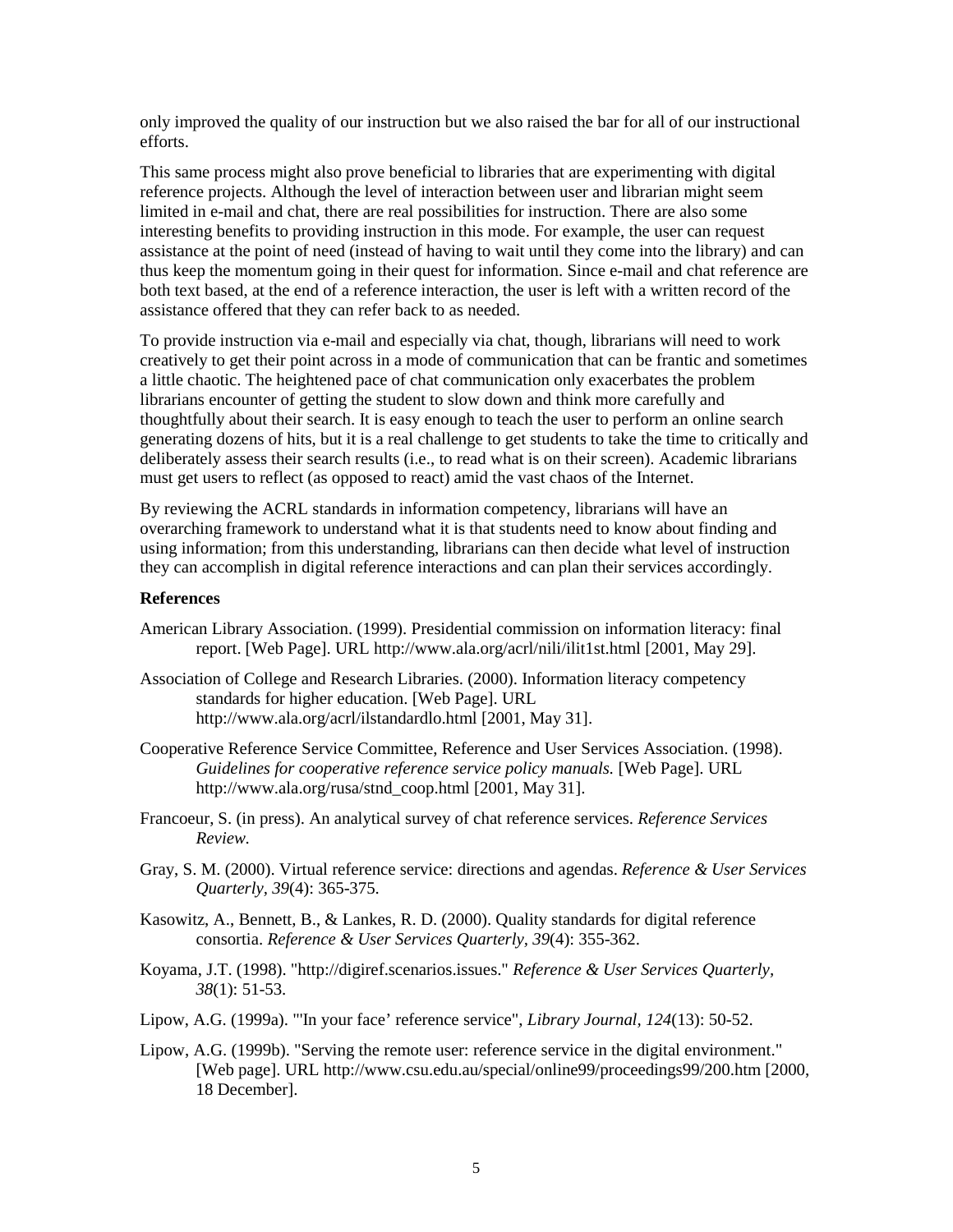- Reference and Adult Services Division Ad Hoc Committee on Behavioral Guidelines for Reference and Information Services (1996). *Guidelines for behavioral performance of reference and information services professionals.* [Web Page]. URL http://www.ala.org/rusa/stnd\_behavior.html [2001, May 31].
- Sloan, B. (1998). Electronic reference services: some suggested guidelines. *Reference & User Services Quarterly, 38*(1): 77-82.
- Sloan, B. (2001). *Evaluating digital reference* [Web Page]. URL http://www.lis.uiuc.edu/~bsloan/evaldigref.htm [2001, April 10].
- Standards and Guidelines Committee, Reference and User Services Association. (2000). *Guidelines for information services.* [Web Page]. URL http://www.ala.org/rusa/stnd\_consumer.html [2001, May 31, 2001].
- Wilson, M.C. (2000). "Evolution or entropy? changing reference/user culture and the future of reference librarians." *Reference & User Services Quarterly, 39*(4): 387-390.